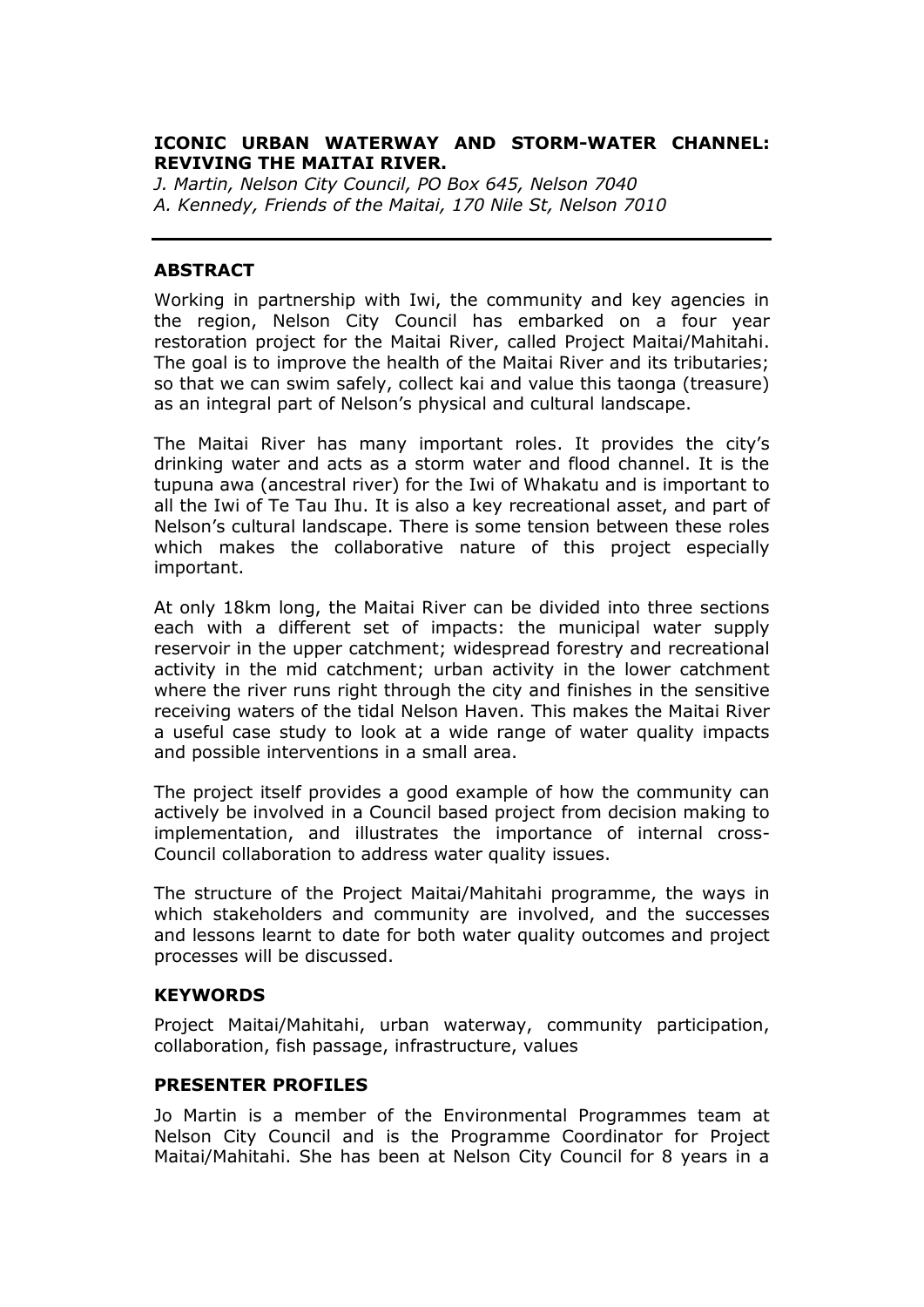variety of roles, and has a background in science, environmental education and project management.

Ami Kennedy is one of the founding members of the current Friends of the Maitai group. Friends of the Maitai promotes collaborative responsibility for the health of waterways, and provides community members with a place to learn about the issues facing our rivers and be involved in taking positive action. This paper has been written collaboratively with several members of the group including David Ayre, Alison Horn and Steven Gray.

# **1. INTRODUCTION**

# **The Maitai catchment**

The Maitai is a beautiful river running right through the middle of Nelson City. It starts in the hills surrounding the city and flows through rural, recreational and residential areas, then past the CBD to the Nelson Haven. On sunny days the banks are lined with people having lunch, walking, running or biking along the riverside path.

The upper catchment is a relatively undisturbed drinking water catchment which includes the Maitai Reservoir and spillway on the North Branch, and the drinking water intake and reservoir backfeed on the South Branch.

*Photograph 1: Maitai Dam, Nelson*



The mid-catchment has a high level of recreational use based around the Maitai Valley Camp, the Waahi Taakaro Golf Course, an extensive network of mountain biking tracks, and several popular swimming holes. The land use here is largely plantation pine forest.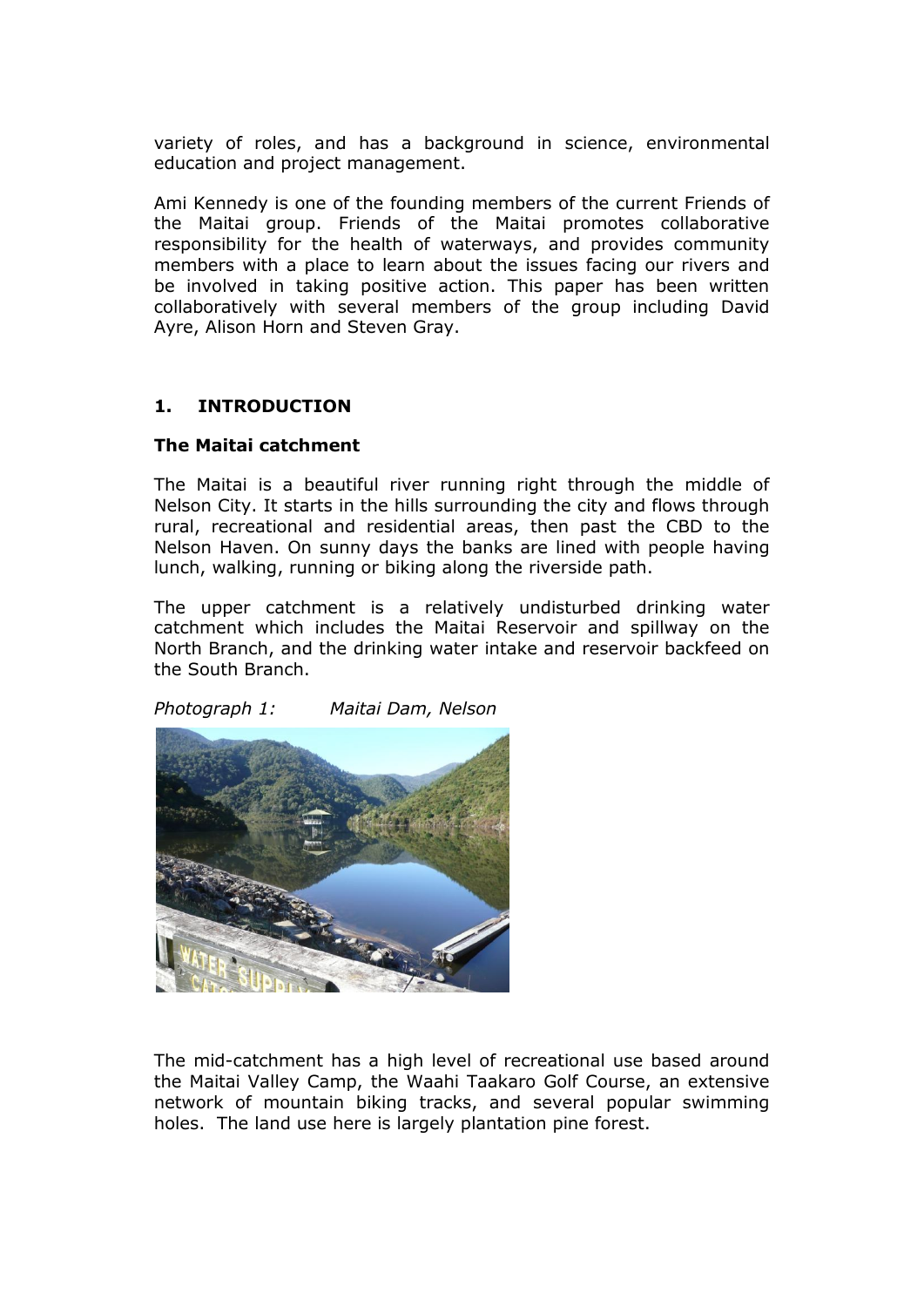*Photograph 2: Maitai Camp swimming hole, Nelson*



In the lower catchment the river runs through the urban area and is impacted by urban pollutants from storm water and periodic *E.coli* contamination. Blooms of *Phormidium* cyanobacteria (toxic blue-green algae) also occur over the spring and summer months and have been linked to several dog fatalities.

*Photograph 3: Toxic Algae warning sign, Maitai Riverside, Nelson*



The lower reaches of the river are tidal and provide an important Inanga spawning area. There is significant residential development on the river flood plain which may be at risk from the predicted impacts of higher sea levels and increased rainfall intensities in the future.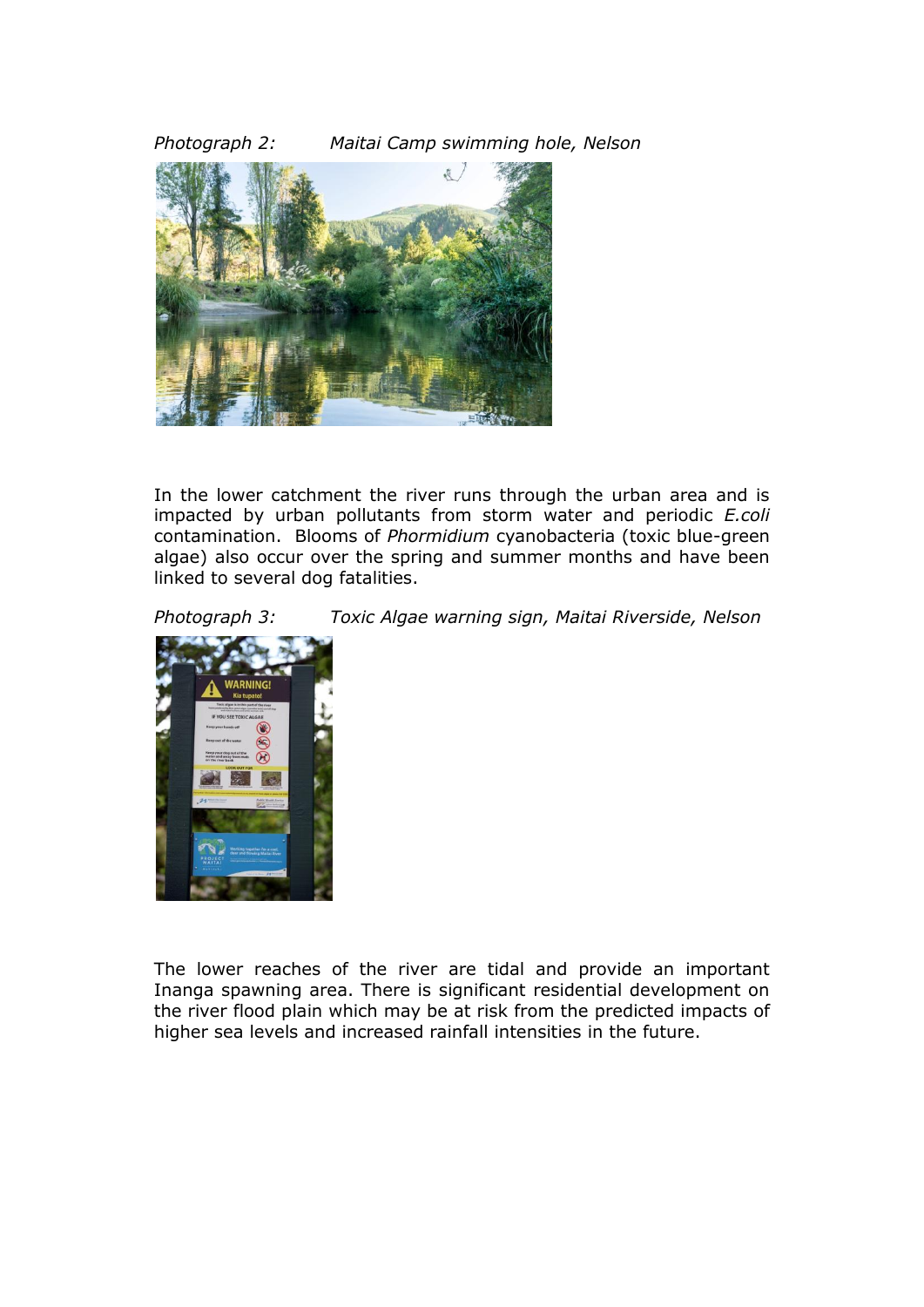*Photograph 4: Maitai River in flood, 30 September 2010*



The Maitai Valley itself has been an important place for people both pre- and post-European settlement; a detailed history of the valley and its people is given in a book written by Nelson resident Gwyneth Venner (Venner, 2002).

# **Project Maitai/Mahitahi**

Project Maitai/Mahitahi came about because of raised community concern about the health of the river. In the 2014 Nelson City Council Residents Survey, 91% of the residents sampled said it was important for Council to focus on water quality in local streams and rivers. Just over three quarters of those who had concerns about water quality identified the Maitai River as the greatest concern.

At the same time and independently of the Council, a community group called Friends of the Maitai was regrouping. The original Friends of the Maitai formed in 1977 and the group has existed several times over the past 39 years. Friends of the Maitai promotes collaborative responsibility for the health of waterways, and provides community members with a place to learn about the issues facing our rivers and to be involved in taking positive action.

Nelson City Council responded to the community by launching a programme to address the issues affecting the health of the river on 1 July 2014. The original funding was for one year before being extended to a four year programme, due to finish in June 2018.

Viewing collaboration as the best chance of success, Nelson City Council and Friends of the Maitai formed a partnership to deliver Project Maitai/Mahitahi. The project has a stakeholder group of approximately fifty people representing Iwi, concerned individuals,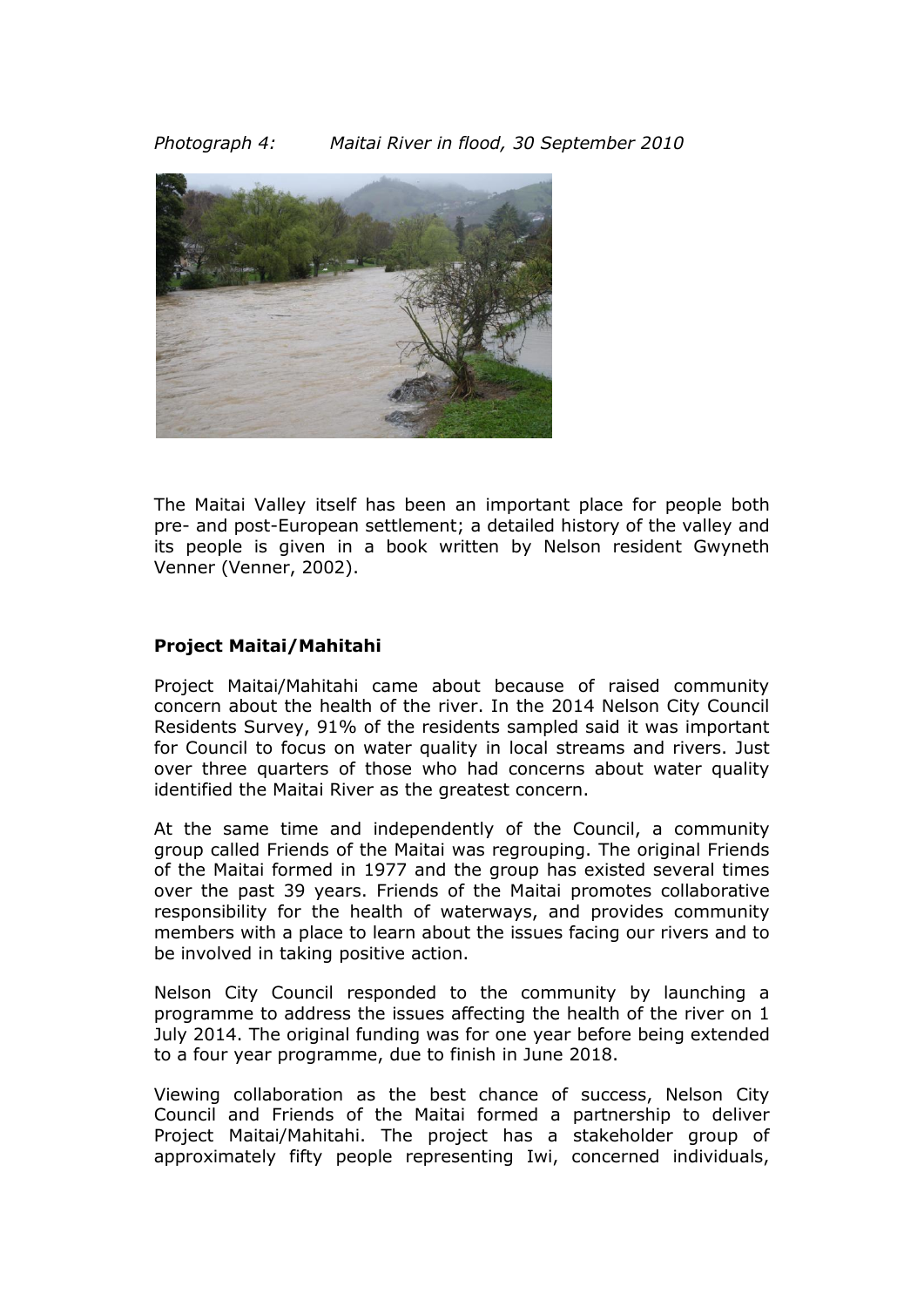local businesses, the science community, agencies such as the Department of Conservation and Fish and Game, schools, recreational users, forestry industry representatives, Nelson City Councillors and Council staff.

The project title includes the name 'Mahitahi' because it is one of the original names for the river. Mahitahi can mean working as one, or working together. For some Iwi it refers to the Whitebait or Inanga that were once plentiful in the river and who appeared to be swimming as one. For other Iwi it relates to working as one with the precious Pakohe (argillite) which is found in the headwaters and was used to make tools.

The goal of Project Maitai/Mahitahi is to work together with Iwi and the community to improve the health of the Maitai/Mahitahi River and its tributaries, so that we can swim safely, collect kai and value this taonga (treasure) as an integral part of Nelson's physical and cultural landscape.

# **2. DISCUSSION**

# **2.1 MULTIPLE VALUES FOR URBAN WATERWAYS**

Urban waterways have a complex set of values around them, which can change over time as cities develop and cultural and technical norms change. Therefore we need to have ongoing conversations about how to manage our urban waterways to reflect those changing values.

The diverse values for the Maitai River often seem to crystallize into two distinct values sets which can be characterised as 'city infrastructure asset' and 'environmental treasure'.

#### **The Maitai River is an important city infrastructure asset.**

The Maitai/Mahitahi is the main source of drinking water for Nelson, a city of approximately 50,000 people. The Maitai North Branch in the upper catchment was dammed in 1987, to create a reservoir of approximately 32 hectares, with a maximum depth of 32.75 m and a total volume of 4 Mm<sup>3</sup>. Water for Nelson City is usually abstracted from the South Branch (and from the Roding River), and water from the reservoir on the North Branch is then fed back into the river to offset the water take. Municipal water can also be sourced directly from the reservoir itself but is more expensive to treat due to the effect of reservoir stratification on water chemistry, especially over summer.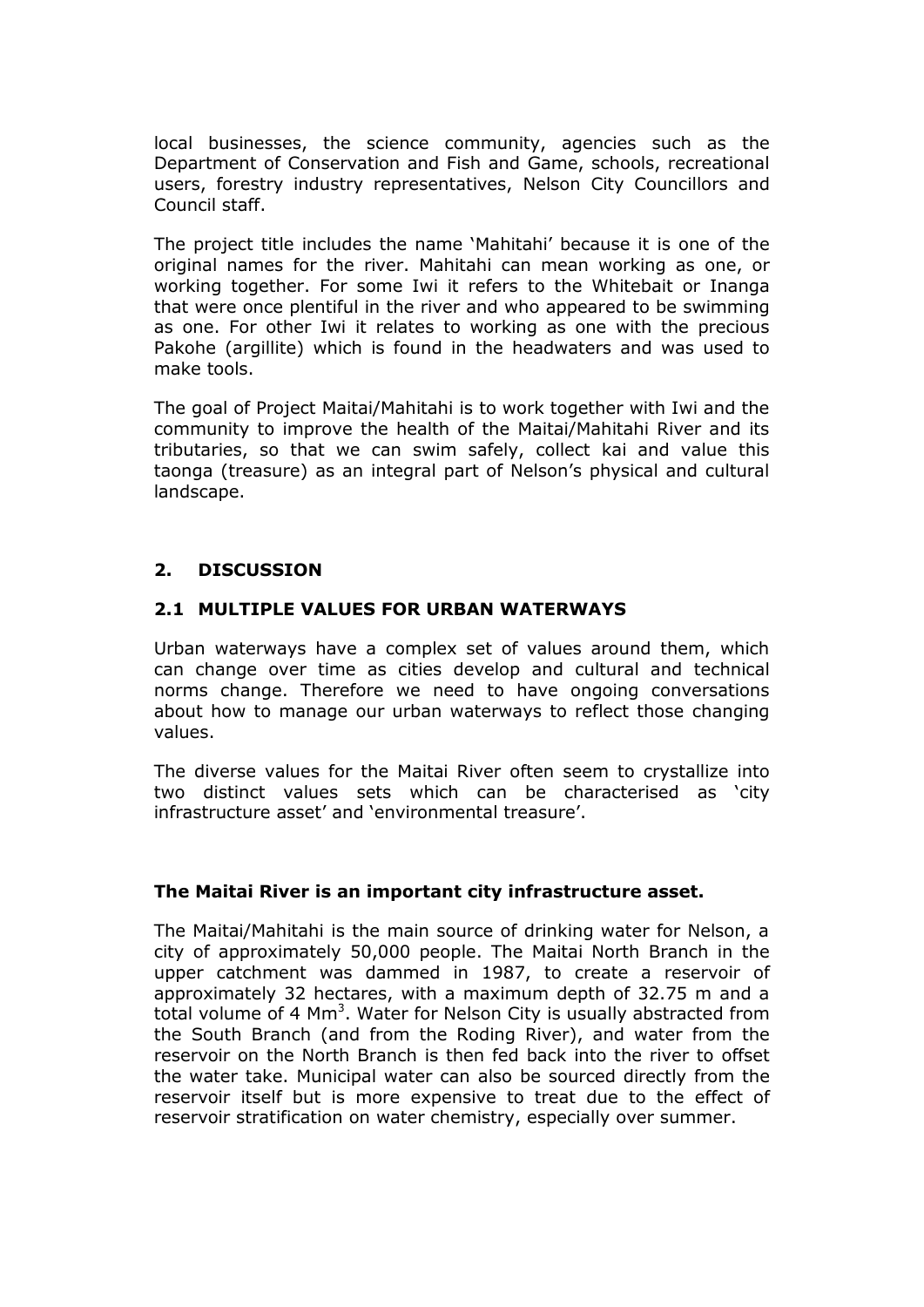*Photograph 5: Intake weir and backfeed discharge, Maitai River*



The Maitai catchment waterways have an important role in flood mitigation for the protection of properties on the river flood plain, which includes a large portion of central Nelson. The river can be dangerous at full flow and if it burst its banks there would be significant flooding of residential and commercial areas. A flood in September 1970 in the Brook Stream caused a fatality and resulted in the later construction of the Brook Stream concrete open channel.

*Photograph 6: Brook Stream concrete channel, Nelson*



The Maitai River and its tributaries are also an important part of the stormwater network with point discharges draining large catchments throughout the urban area. There is a continuous programme in place to upgrade old in-ground infrastructure to reduce leaks and cross connections between stormwater and wastewater, to help improve water quality in the river and tributaries.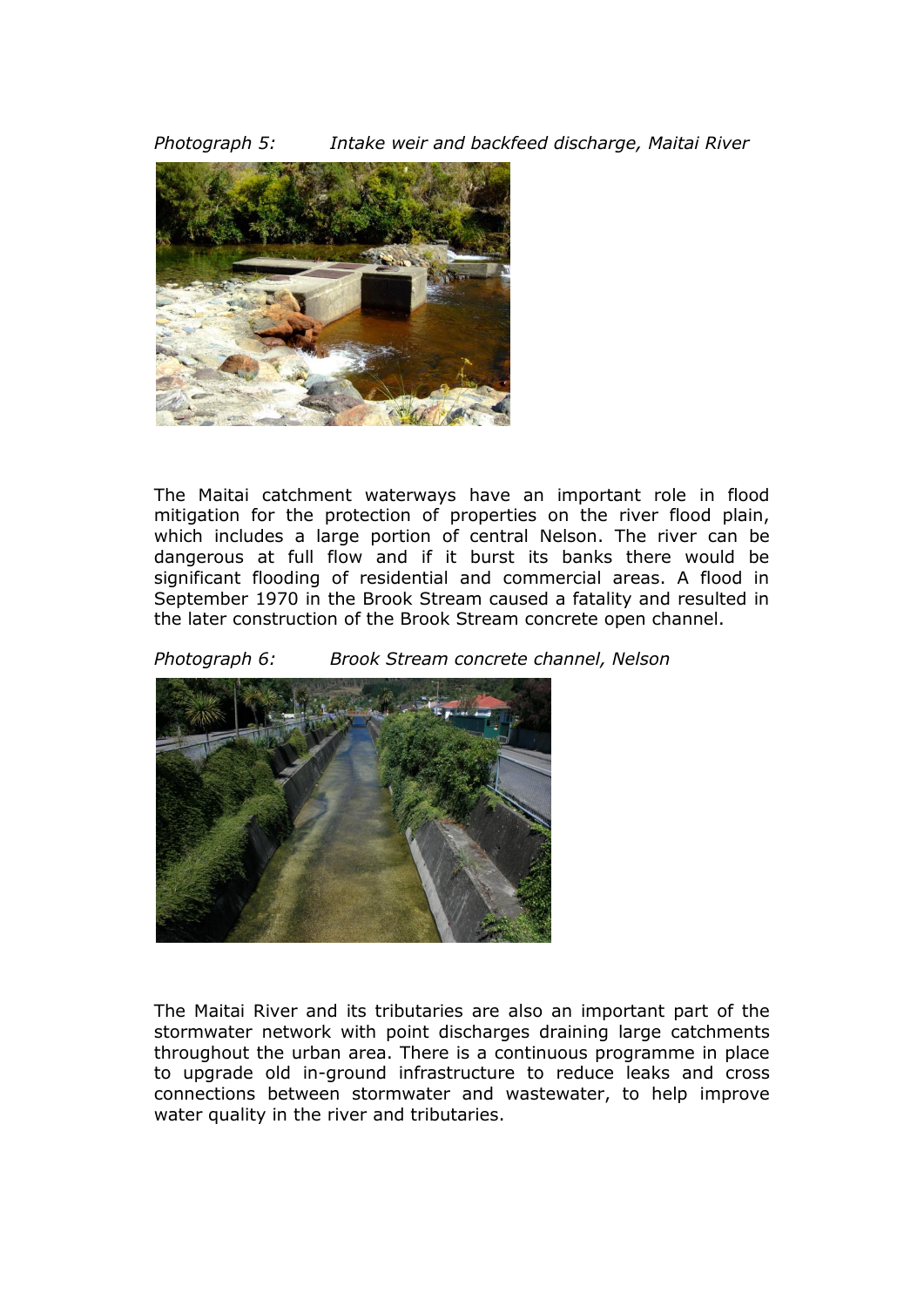*Photograph 7: York Stream culvert, Maitai tributary, Nelson*



Nelson City Council considers the Maitai River and its valley to be key recreational assets for the city, and a major walkway and pontoon project was recently completed to improve the amenity and recreational value of the lower Maitai. The Council maintains an 8km long esplanade walking/biking track along the river, riverside plantings and art works, swimming holes and picnic areas, a cricket pitch, a golf course, a camping ground, and fords and bridges across the river to provide access.

*Photograph 8: Maitai Walkway and pontoon development, Nelson*



## **The Maitai River is an environmental treasure, and is the tupuna awa for Te Tau Ihu Iwi.**

The Maitai River is very important to all the Iwi of Te Tau Ihu. It is an historical mahingakai (food gathering) area, a source of Pakohe (argillite) for tool making, and the main route from Whakatu to Te Hoiere and Wairau (Nelson to Pelorus and Marlborough). Seven out of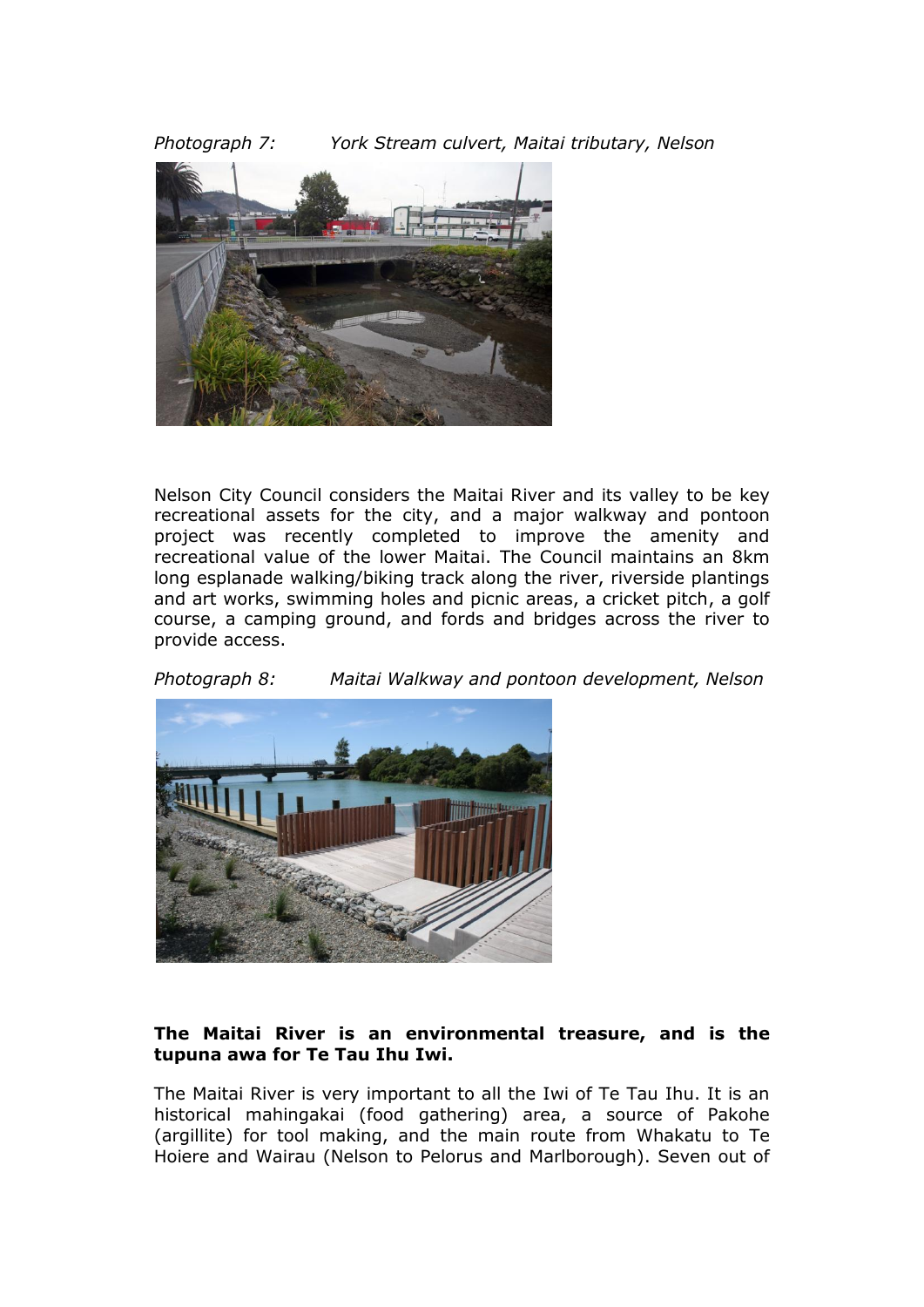eight of the Te Tau Ihu Iwi have Statutory Acknowledgement over the Maitai River (Te Tau Ihu Statutory Acknowledgements, 2014).

The Maitai is also widely used by the community for recreation, and a survey of river users was carried out in 2015 to review their recreational values. The major findings of the survey were that: flow levels in the rivers were of less interest to respondents than algae and water quality; flood protection was a lower priority on the Maitai River than most other management issues; the river was highly valued for recreation, natural and scenic values. (Greenaway, 2015)

## **Friends of the Maitai values**

A shared vision including gathering, sharing, learning and taking action for a clear, cool and flowing Maitai River underlies all that group members do. The focus is on protecting the Maitai River from inappropriate land use and exploitation and the group takes a custodial role combined with open enquiry.

Friends of the Maitai community values are:

- We are all implicated in the health and wellbeing of our waterways.
- The rivers and streams in a catchment are connected living entities that bring life force into the urban environment.
- Water connects all life within a catchment.
- People enjoy many aspects of the rural and urban waterways; beauty can be found in the smallest trickle of water.
- Water moves through our rural and urban landscapes and has no boundaries, but is managed carefully as it passes through urban landscapes.
- Waterways connect us to our wild places, forming a link from the mountains to the sea.
- We celebrate peoples' history and relationship with the river.

Mindful collaboration:

- Working with people's strengths and interests builds a resilient group
- Building good relationships within community requires open, clear and courteous communication, trust and good will.
- Focusing on long term solutions rather than quick fixes results in broader community satisfaction.
- Collective process with a focus on fun and enjoyment.

Action based learning:

 Learning by taking action, observing, recording and reflecting on the results. This builds on and deepens the group's knowledge of catchment ecology and civic participation.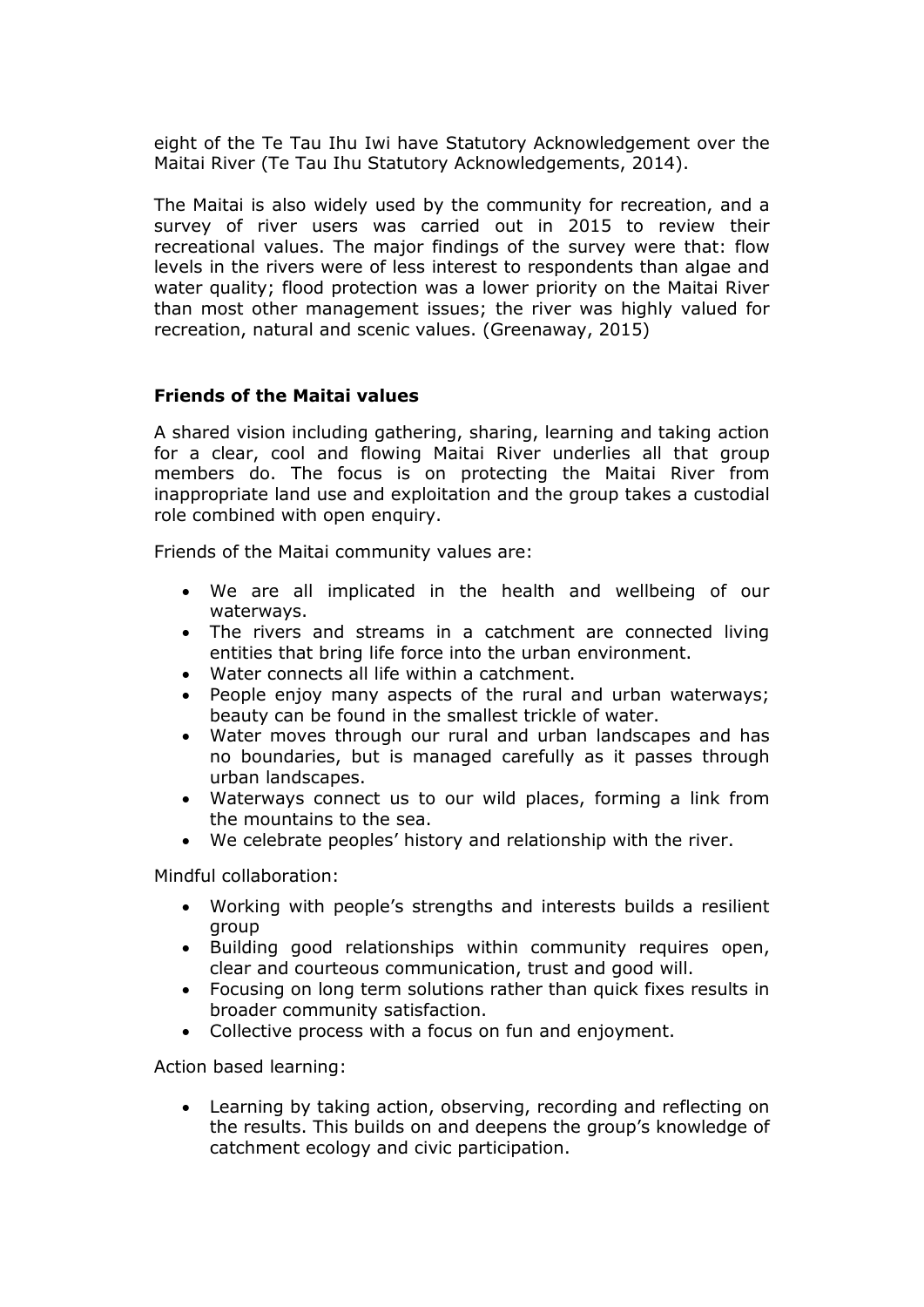Waterways are an excellent catalyst for getting people talking and sharing ideas. By gaining knowledge and skills as a group, we learn to take appropriate actions that support the wellbeing of the river.

The shared memories below are from the Friends of the Maitai memories book, and they illustrate the long term importance of the river in people's lives:

"Swimming in the Maitai River when I was younger with friends and Whanau, having picnics on the grassy areas, walking along with the children. We do all of those things today with our own children, they love it."

"I remember standing and watching the trout holding their position in the Maitai from the Nile St bridge. They were so graceful and colourful and the water just sparkled as it flowed swiftly downstream (30 years ago)".

"Swimming in Girlies Hole every day after school. Pretending to be mermaids."

"Biking for the first time by myself at the Maitai valley was so refreshing, invigorating and inspiring! Love this place."

"I remember regular family picnics and swimming in the river- from 1950s on. I remember my mother always beat me into the water- she wasn't afraid of cold water- right up to the last years of her life- she still beat me into the river."

"We had lilos, we jumped off high rocks, we swung on ropes from trees. The Maitai was OUR River".

"You warm my heart. You cool my body. You sweet-flowing river."

"Sharing the swimming holes with shags that swim underwater past me and seeing the kingfishers year after year nesting in the same tree"

#### **Finding the common ground**

Conflicting waterway values are not a new problem and the management of rural waterways has been widely discussed for a long time. However the conversation has expanded more recently to include urban waterways, partially driven by the National Policy Statement for Freshwater Management 2014. The issues and solutions for urban waterways are different to those for rural waterways. In particular, infrastructure design and the behaviors of urban communities both have a major impact on urban waterways.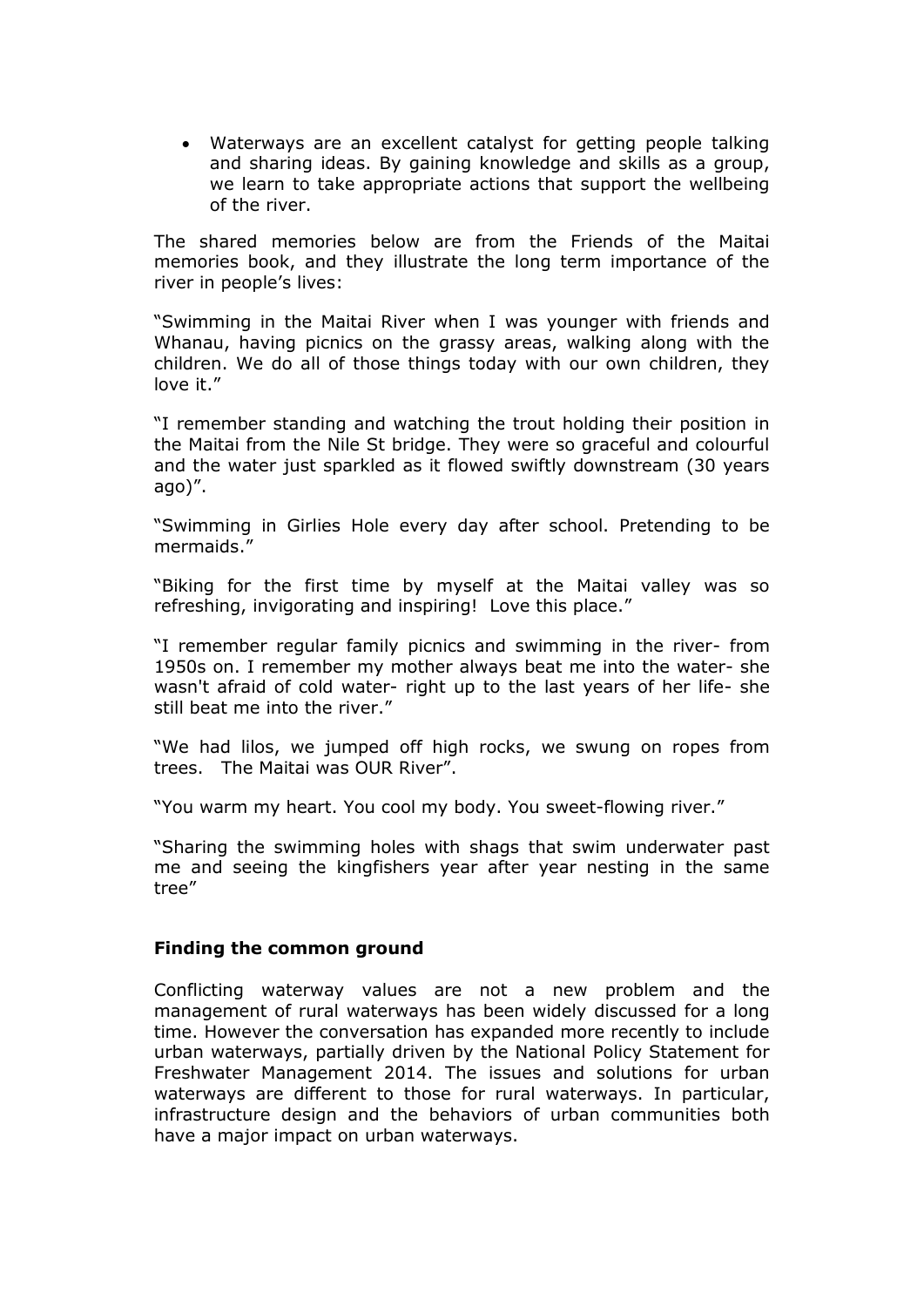Although flood mitigation and natural character, or drinking water takes and environmental flows might seem at first to be conflicting values, there is much common ground to be found. Everybody wants good water to drink and safety from flooding. Most people want to feel civic pride and to have a nice place to walk, swim and picnic. Many people enjoy eating whitebait and want our native fish species to be successful.

If we listen to all the diverse values that are held for our urban waterways we can find the points in common to use as a basis for waterway management and responding to legacy issues. Collaboration is vital to resolve tensions between utilities functions and community aspirations for urban waterways.

# **2.2 A STRUCTURE FOR COLLABORATION**

"*Everyone who lives here is responsible – we are all participating in creating the problem but there are not good mechanisms for getting involved in the solutions.*" Ami Kennedy, March 2016

Most Council works programmes are planned out at least a year before they begin and are approved through the annual plan and long term planning processes. By the time the community is informed that the project is about to start much of the planning has already been done.

Project Maitai/Mahitahi was designed to incorporate community input at the programme development stage and then throughout the whole project management process. The intention was to make a flexible and responsive structure that could allow the programme to respond to community values and priorities the Council may not have recognised.

The issues for the Maitai River are already well documented and Project Maitai/Mahitahi is not about producing more reports telling us what's wrong. The emphasis is on taking action, alongside business as usual, and in collaboration with key stakeholders.

In the first year a programme of twelve projects was developed to respond to the issues identified at a community meeting. Each project was managed by a Council officer and had a team made up of a variety of stakeholders. The annual budget was \$400,000 divided up between projects in consultation with stakeholders depending on project scope.

Nine months through the first year each project was assessed by the wider stakeholder group to decide if it should carry on into the second year, or be replaced with a new higher priority project. Six of the original twelve projects carried on and six were replaced with new projects. The same process will happen nine months through the second year. In this way the programme structure can respond to new scientific information, new stakeholder priorities, or new issues that come to light.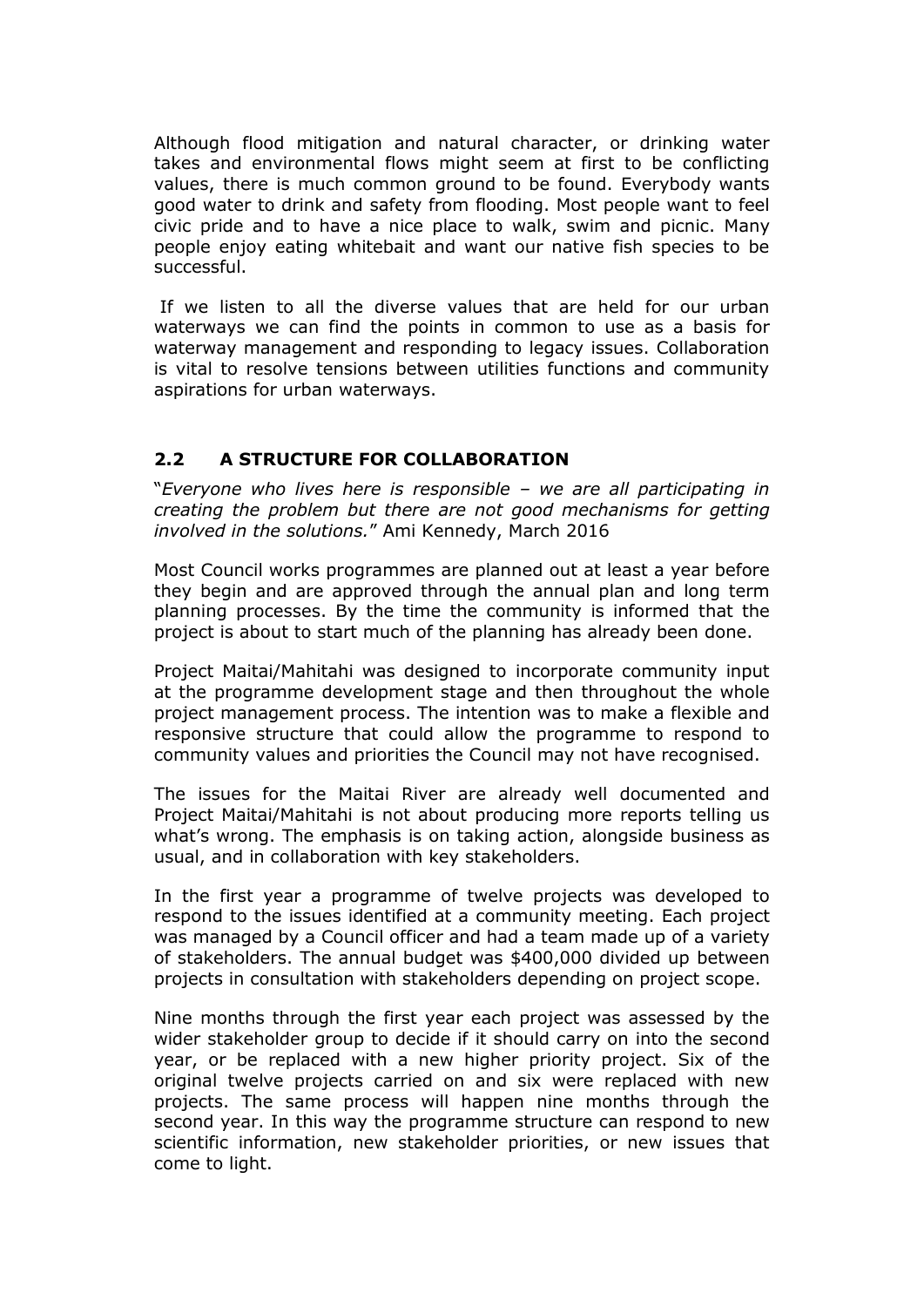It is important to note that this collaborative process has been as much about building relationships between the different Council business units and contractors working in and around our waterways, as with external stakeholders. Nelson City Council is one of the largest landowners in the river catchment and the Council's activities have the most significant impact on the river; Council needs to change the way we do things in and around the river as well as talking with the community about doing their part.

# **2.3 PROJECT OUTCOMES TO DATE**

# **Project outputs**

There have been a variety of both 'hard' and 'soft' outputs from the project to date. These include: fish passage fixes, riparian plantings, alterations to Council operating and maintenance regimes and infrastructure, scientific research to support decision making, instream habitat improvements, and community projects.

Many of these projects have required the resolution of some conflicting values sets before they can progress. This has been especially so where modification to infrastructure is needed, or a change to operational regimes is necessary to improve river health. One such example is the potential removal of a concrete ford on the Maitai River which is used by walkers and mountain bikers, and which is a convenient gravel extraction point to reduce gravel load in the lower Maitai. However it is also the last remaining significant fish passage barrier on the river and is no longer used for its original purpose. User surveys are currently underway to begin the process of looking for a solution acceptable to all.

*Photograph 9: Almond Tree Flat ford, Maitai River*

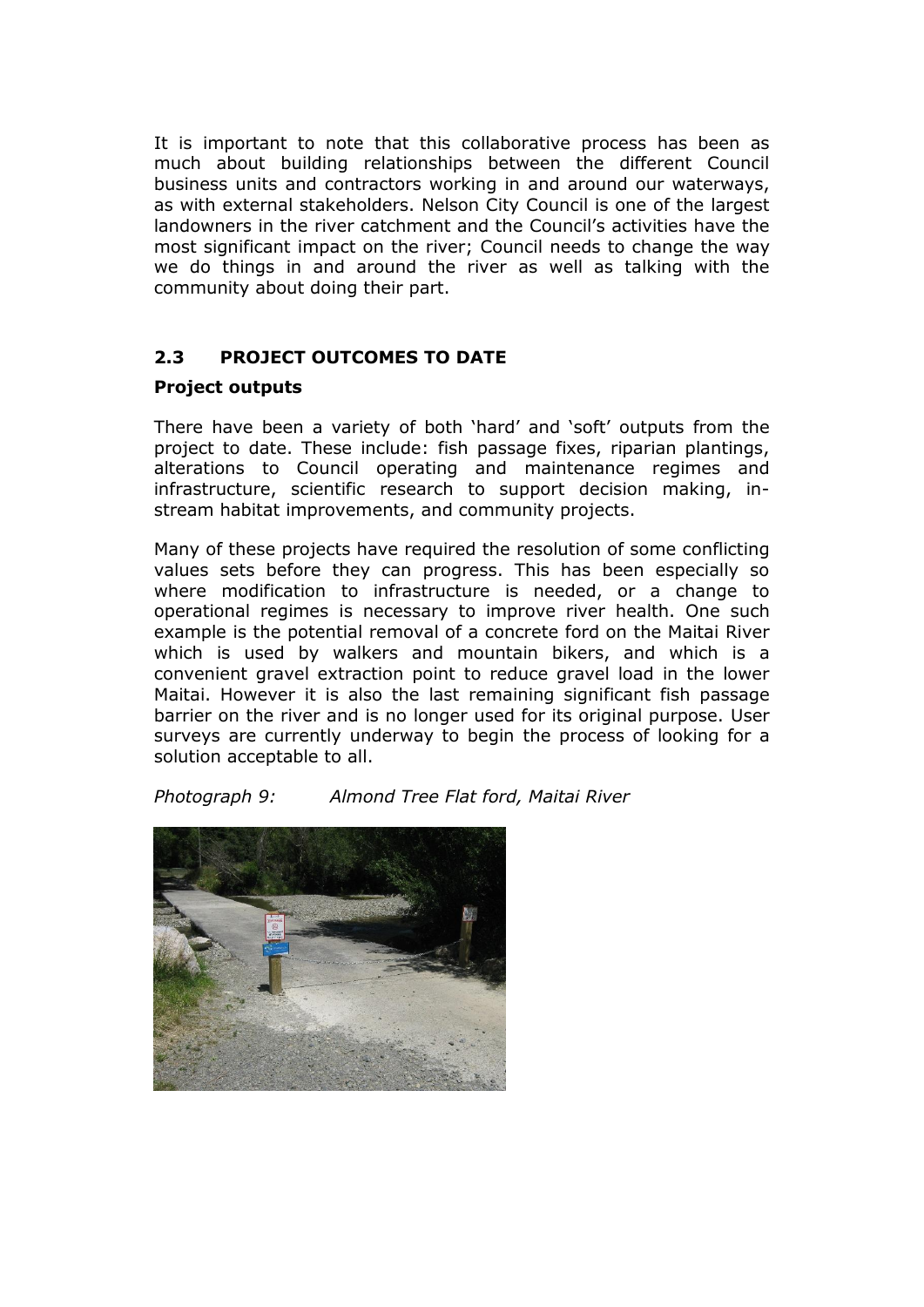Another such example is an urban tributary of the Maitai which has been adopted by a community group who want to clean up and beautify the stream with plants, signage, and lighting. They are also keen to work with Council to implement a behavior change programme to reduce litter in the stream. However the landowner has not agreed and may have plans to pipe the stream.

Fortunately many projects have happy endings. One fish ladder project involved the installation of a 150m long spat rope and small pump at the Maitai Dam spillway – possibly the longest spat rope fish ladder in the country. The project team was unsure if it would prove too long, however spotlight surveys have detected elvers (baby eels) using the spat rope to both aid climbing and as cover for resting. Although it was a long and arduous journey some elvers successfully made it over the spillway crest and into the dam. (Hay, 2016). Prior to this there was no fish passage over the spillway when it was dry.

*Photograph 10: Spat ropes and wet margin, Maitai Dam Spillway*



For some projects more information is needed to make good decisions about interventions. Benthic *Phormidium* cyanobacteria blooms are a problem in the mid reaches of the Maitai, so an ongoing research programme related to *Phormidium* in the Maitai is underway at the Cawthron Institute to enable better understanding of the drivers (Wood et al., 2015). We will use this information to target our interventions.

Many projects relating to Project Maitai/Mahitahi have been undertaken by community groups with very little Council involvement, including litter clean ups by Whakatu Rotary Club supported by Nelmac, citizen science monitoring of river health parameters by the Friends of the Maitai, assorted community group plantings, a freshwater themed art panel project by Victory Primary School, and the development of a fish migration board game by Friends of the Maitai. We have found the opportunities for community group projects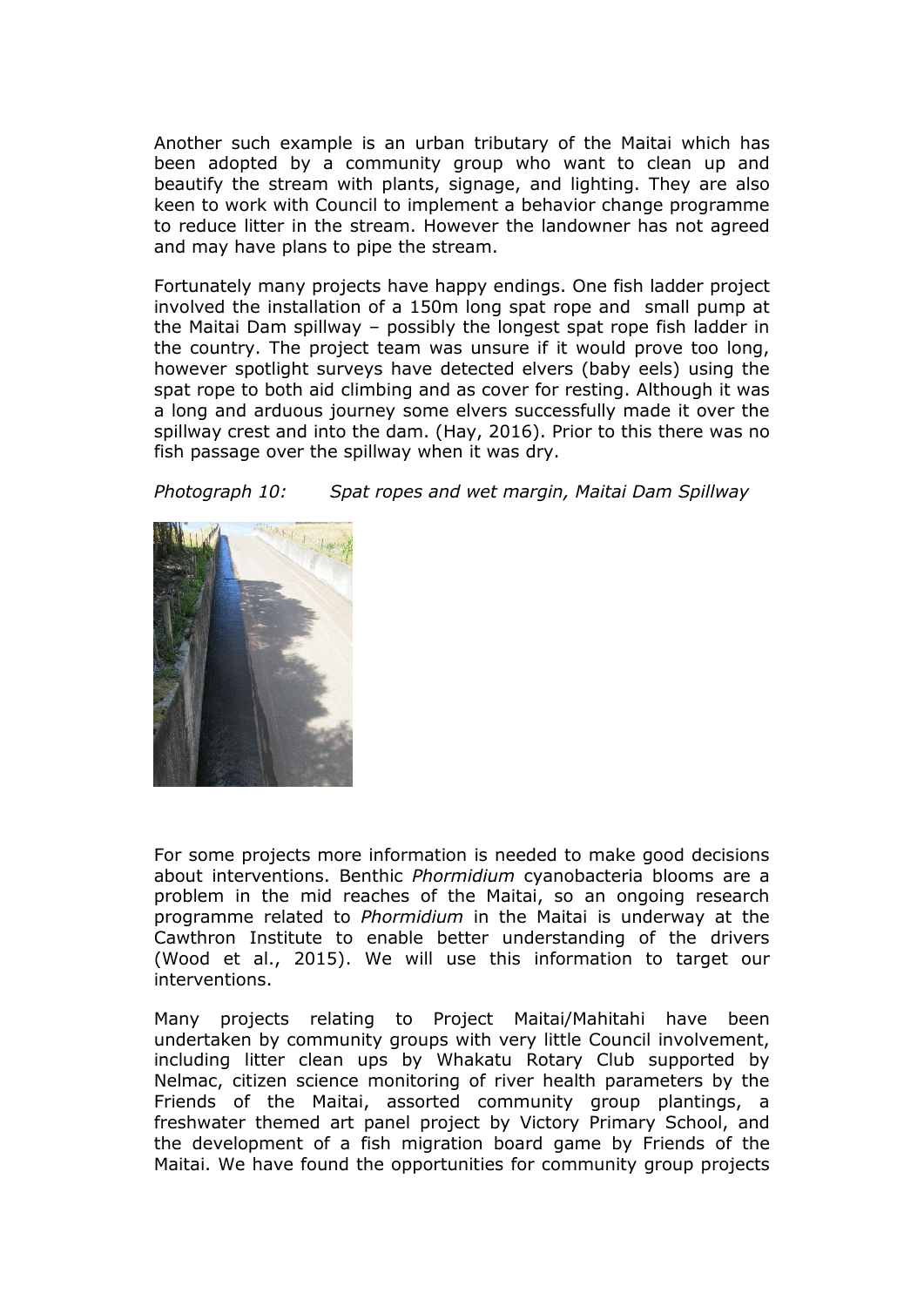in and around urban waterways to be quite limited, and most projects have tended to be focused on planting, education, stream monitoring, litter clean ups or advocacy.

*Photograph 11: Saltwater Creek clean up, Whakatu Rotary Club*



# **Council learning outcomes**

In addition to tangible project outputs, the Nelson City Council Project Maitai/Mahitahi team has learnt a lot. Some of these lessons are not new, but are easily forgotten and are vital to the success of a collaborative approach.

Clearly identify both the decision maker and the driver.

It's important to clarify who makes the final decision, and also who will actually make it happen. It's easy to have meetings to discuss ideas but harder to turn those ideas into action, especially if the solution involves changing the way things are done. For Project Maitai/Mahitahi it has been necessary for both these roles to sit inside Council, because many of the solutions relate to Council owned land or infrastructure or Council managed utilities operations. Although Project Maitai/Mahitahi was initially community-driven, Council has taken responsibility for the implementation and final decision making which has been important to ensure a Council-wide response. This is in contrast to the original intention which was that all decisions would be negotiated within project teams comprised of internal and external stakeholders, and that some projects would be driven externally.

The programme needs to be both participatory and efficient.

A balance must be struck between full community participation, and Council process requirements. It's important to find a way to meld community and Iwi collaborative methods and timescales with Council timelines and process constraints. This also relates to the point above,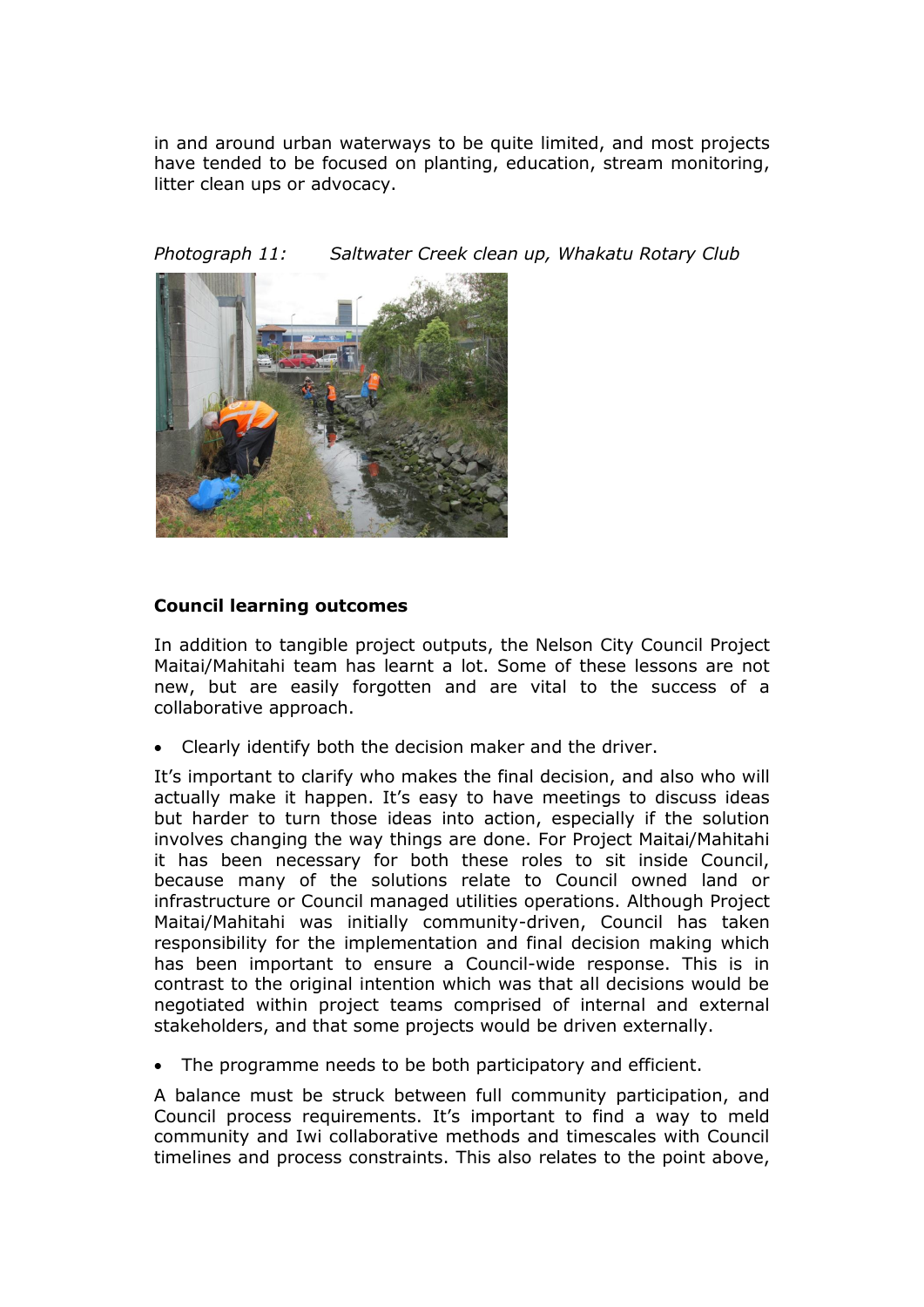whereby if the decision making and implementation are done from within Council they can be made to fit Council process and timelines. This is necessary for timely project delivery, but results in a lower level of external stakeholder participation and ownership of the project outside Council. The only real way to fix this might be to adjust the Local Government democratic process (!) but in the meantime Council has taken responsibility for all the Project Maitai/Mahitahi project management, consults with key stakeholders on an as needed basis, and reports back to the wider stakeholder group quarterly. The wider stakeholder group is also still involved in the programme development for each year as described earlier.

Good science and planning is vital.

It's difficult to fix mistakes in and around waterways easily or predict unintended downstream effects of an action, so it's very important to gather the information needed to ensure we get it right the first time. The original Project Maitai/Mahitahi brief was to take action and not get stuck in paralysis by analysis. The actual pace of delivery has been frustrating for some project supporters who would like to see us 'just get in there and do it!' However when it comes to waterways and balancing different values its better to allow time to look for win/win solutions, and then do it once and do it right. An example of this is the *E.coli* monitoring work we have done at Collingwood St Bridge swimming hole, which has shown that the problem is more complex than we expected and is not just a simple matter of fixing some pipes.

Align community expectations and feasible participation

There are limited ways in which the community can be tangibly involved in improving urban waterways. People can participate in citizen science monitoring projects, riparian weeding and planting, advocacy, and behavior change projects around litter, stormwater contamination, and water storage and usage. However these activities may not feel very satisfying to solutions focused people who want to effect change immediately. When planning an urban waterway improvement programme it's important to include projects where there is scope for community involvement and also to manage expectations about what level and type of involvement is feasible. The Project Maitai/Mahitahi team is still looking for better mechanisms for inviting the community to be part of the solution.

 It takes a long time to fix a river and stakeholder enthusiasm needs to be supported.

It's vital to engage and support internal and external stakeholder enthusiasm over the long term. Remove barriers when possible and don't create new ones. Expect the best of participants and maintain high standards. It's necessary to give as well as take. Continuity is essential for a long term project such as fixing an urban waterway, because the collaboration is based on relationships and trust. The Project Maitai/Mahitahi team found it was easy to gather support for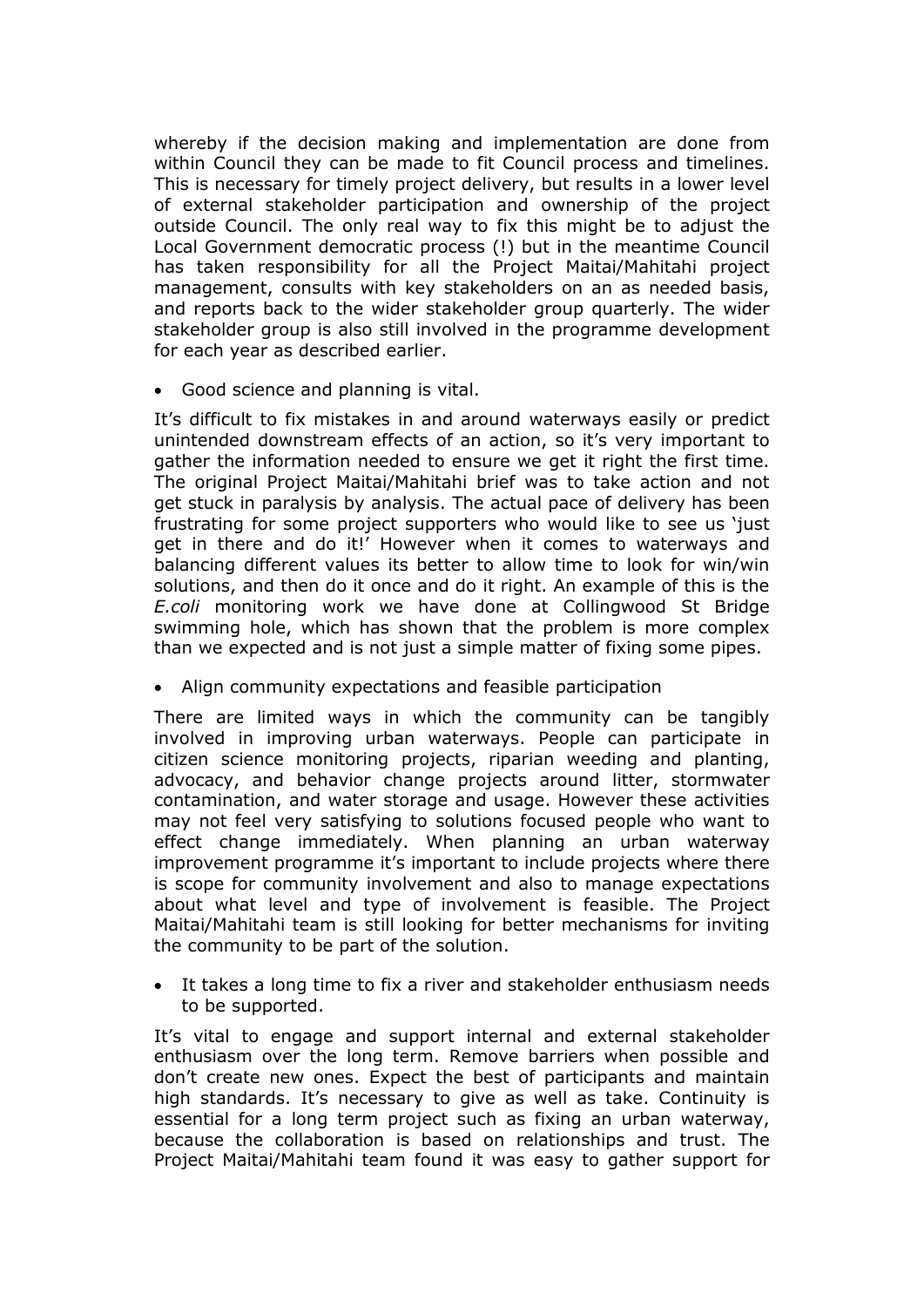short term exciting projects with rapid tangible outcomes, but for complex long term projects the forward momentum is sustained by passion or values so it's very important to nurture these in all involved. Support from the top is vital. This applies to stakeholders both within and outside Council.

Internal collaboration is as important as external collaboration.

Nelson City Council is a unitary authority so we have both regional and territorial functions. This spread of functions generates a variety of understandings about what is important for the community and what the community wants from our waterways. Working through those differing values sets internally has been important for gaining a Council wide approach to urban water way management, and we are fortunate to be able to do this internally rather than as a conversation between separate regional and territorial authorities. It has been essential to have strong support from both senior management and Councillors to cement and maintain Project Maitai/Mahitahi as a Council wide initiative. The internal collaboration has been necessary to allow Council to work with others as one party and not bring a fragmented voice to the table.

Engage with those doing the delivery, not just the managers.

The people working in and around our waterways have a big part to play in improving waterway health and minimising negative inputs. The health of the river primarily depends on what people actually do in and around the waterways, and it's important not to rely on 'common sense' or on contractors having the same values or objectives as the programme they are working for. To make real change it is necessary to change the way that things are done on the ground. Often the people signing the contract are not the ones actually doing the work, so it's vital to work with the actual do-ers as well as the stakeholders round the table.

Change is uncomfortable and difficult for people

People will resist changing the way they do things unless there is a reasonable chance of a positive benefit, either to them or to the bigger picture. There must be trust in both the process and the relationship. Several Project Maitai/Mahitahi initiatives have required considerable negotiation due to internal stakeholders not believing the recommended changes will actually work. It has been possible to overcome this internally through focused conversations; however behaviour change in the community is much more difficult to achieve and needs support from people with experience in successful behaviour change programmes. Education initiatives can raise awareness but may not result in the change needed to actually make a difference.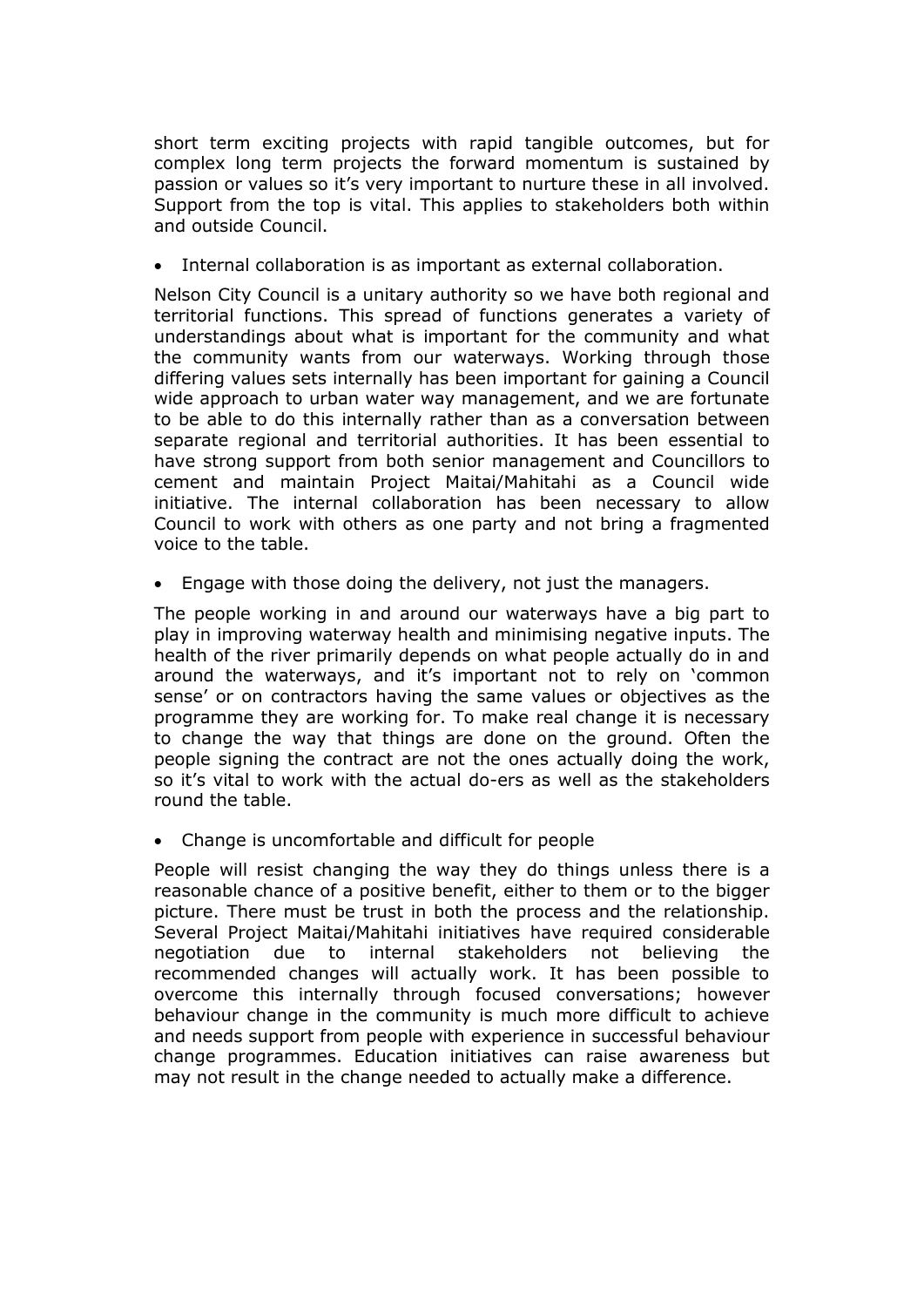## **Friends of the Maitai learning outcomes**

For Friends of the Maitai there have been many learning outcomes from this work. Some are related to the ecology of the Maitai/Mahitahi, some are generic to interactions with the Council, and some are related to our own organisation and the way that we work. All of them are very important to us.

Finding out how the Council works can be difficult.

The Council is a complex organisation with many separate and overlapping areas of responsibility, and many associated organisations and contractors. We learn how the Council works from direct experience rather than from a formal guide, gradually building shared visions and understanding and trust by working through specific issues, and learning how and when to push gently. This can create very positive and constructive working relationships. Doing all of this takes time and commitment.

There are many communication paths and they are all important.

Informal communications with Councillors, who are political; informal communications with Council staff, who are not; formal Council meetings; information archives; communication with Iwi, who have a separate set of processes and timeframes; communication with a large and diverse set of members, each with their own skills and commitments and availability; communication with other community groups; communication with local media. All of these take time, and evolve with the group.

• Information can be difficult to acquire.

In the early stages of working with the Council, simply finding out what is happening may be as random as hearing about a project because of a chance conversation between two members of Council staff on a corridor.

Adaptation is vital.

Without that, we have only fixed responses to situations, and fixed responses are not helpful.

• Scale is important.

It is very important to involve all the people and skills that are needed, and also to try to keep groups and activities and meetings as simple and direct as possible so that people are not overwhelmed. Small projects that contribute to the larger vision are excellent places to build from.

Dreams and details are both very important.

Dreams are the reason we are here, give us direction, and keep us going. Details are all around us, in our entire complex rural and urban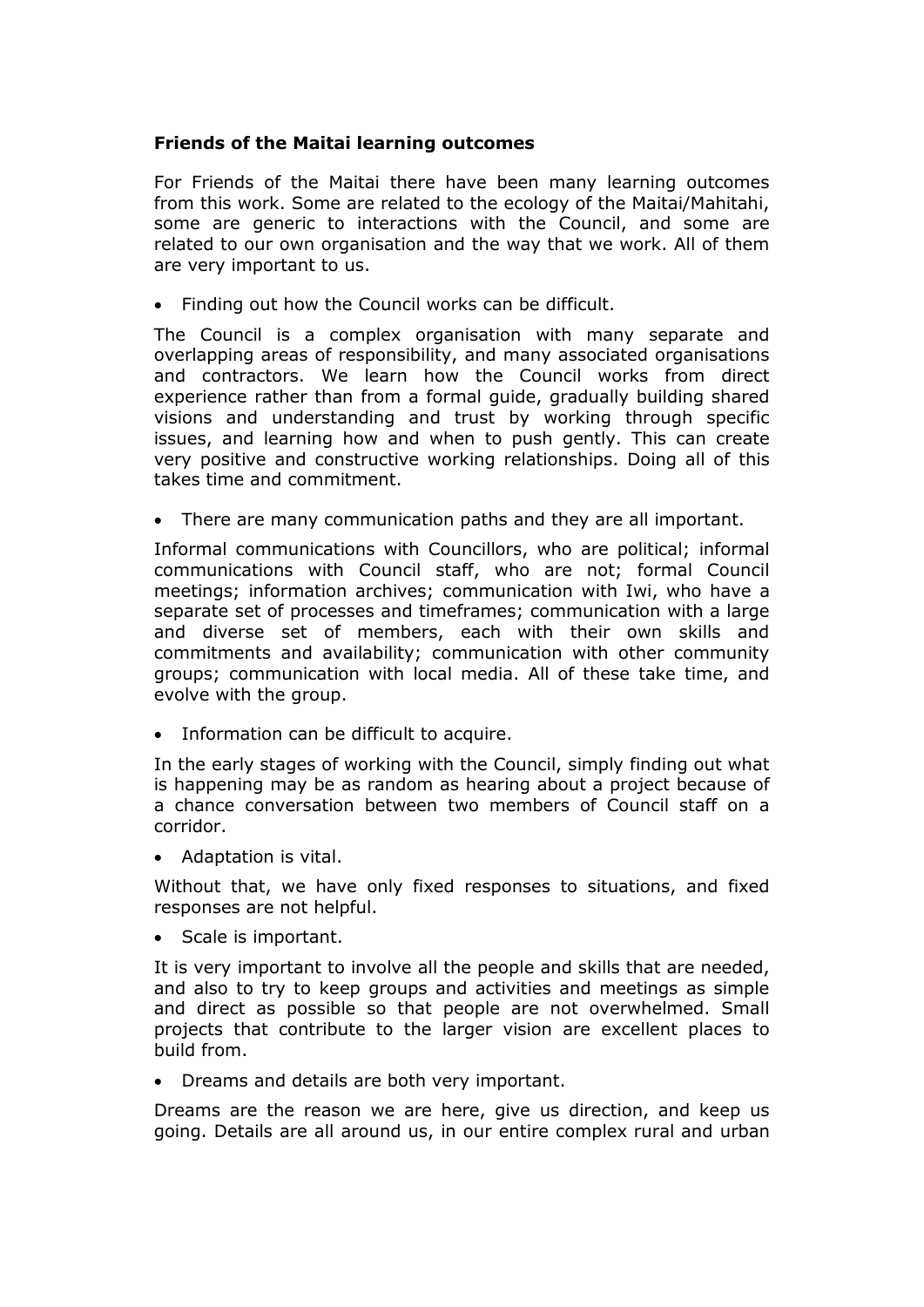infrastructure and the many levels and disciplines involved. We need to recognise and acknowledge both.

Working with people helps us to appreciate the work that they do.

As a result of this project, we have a new appreciation of engineers and Councillors and Council staff and community group processes!

Land use practices have a large effect on the ecology of the river.

We have learnt a great deal about the importance and extent of the impact of forestry and sediment on the health of the river and the runoff into our seas. They will be two of our areas of close focus in the future. We have a chance to set the agenda for the next generations of Nelsonians. We should learn from past mistakes.

## **Next steps**

Project Maitai/Mahitahi has another two years to run and the things we have learnt will be helpful for future planning. In particular we will continue to focus on internal collaboration, nurturing the enthusiasm of all involved, making good science based decisions, engaging better with our contractors, looking for better participation mechanisms and supporting community behaviour change.

As the changes we have already made start to have an effect and we make more changes, our monitoring of anticipated outcomes will become more important too. Going forward there will be an added focus on analysis to chart progress towards achieving the programme objectives.

We anticipate that by the time Project Maitai/Mahitahi ends in June 2018 many of the changes we are making will be embedded and continue on. There will also be an on-going focus on Nelson's urban waterways through the Nelson Nature environmental programme until 2025.

# **3. CONCLUSIONS**

The Maitai River is the main river running through Nelson City; it is both a much loved city river and an important infrastructure asset. Stakeholders hold differing values sets for the river which need to be considered when addressing river and stormwater management.

Lessons from rural waterways do not necessarily transplant well to the urban setting. Improving urban waterways requires a long term coordinated response both within Council, and between Council and the community. The Maitai River provides a good case study because it is a relatively short river flowing right through the city, with a strong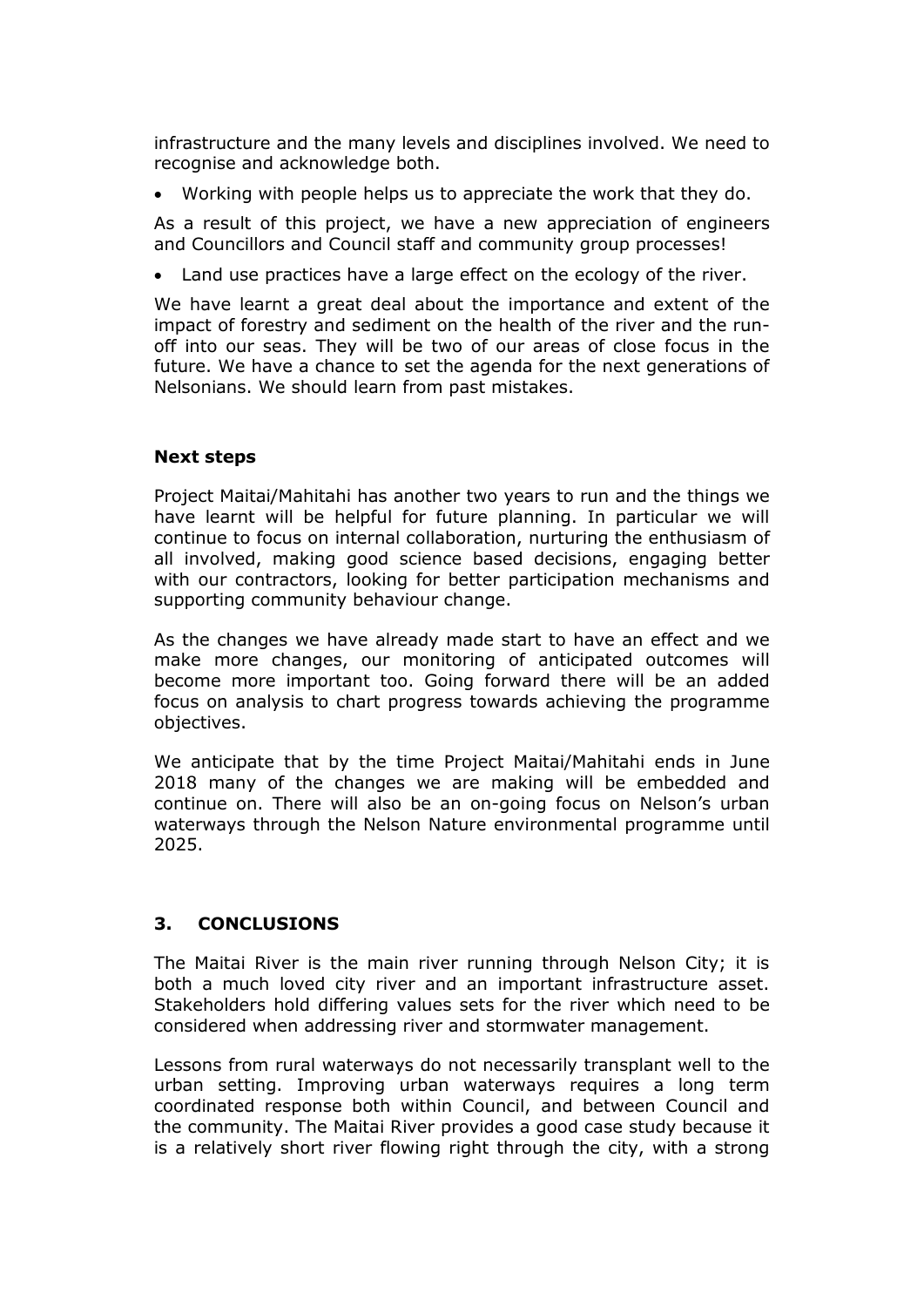degree of community ownership. Also the city is fortunate to have the passionate and committed Friends of the Maitai community group, who are both active and willing to participate in a partnership programme with Council.

In Nelson, a Council wide response is necessary because Council owns and manages a large amount of land and infrastructure in the catchment, has a resource management role, and is focused on meeting the needs of the community it serves. Community participation is essential because the health of the river largely depends on what people do on the land. In an urban setting the whole community impacts the river in some way.

Project Maitai/Mahitahi provides a case study of a four year Council and community collaborative project aimed at improving the health of the mainly urban waterways in the Maitai catchment. Through collaboration differing values are being explored to find common ground, which can then be used as the basis for a way forward. It has been important for Project Maitai/Mahitahi to be Council-led to ensure a council-wide response, however this has resulted in a lower level of collaborative decision making than was originally planned.

It has also become clear that there are not well established mechanisms in place to allow meaningful public participation in urban waterway improvement projects. A collaborative project such as Project Maitai/Mahitahi can provide a vehicle for community involvement in urban waterways, however opportunities for taking action are somewhat limited by Council processes and the complexities of waterway management. People are interested in engineering; they want to know how their city works and how they can be part of any solutions, so maybe better ways of working with the community can be identified going forward.

"*The key to the Project Maitai/Mahitahi is a strong sense of guardianship by people who live, work and play alongside the Maitai River. That community involvement must be reinforced by robust science and ongoing research that supports an understanding of the issues impacting upon the river and its health. There is no single solution for achieving better water quality. Working closely with Iwi and the community, we must introduce a whole raft of measures to make a difference."* Brian McGurk, Nelson City Council, Maitai River of the Month story, LAWA website, November 2014.

"*Dreams are important, so acknowledge the big visions and big changes the group wants to make. Dreams keep you going and link the group through shared vision. Any community group needs do-ers, planners and also dreamers*" Ami Kennedy, Friends of the Maitai, Personal Communication, March 2016